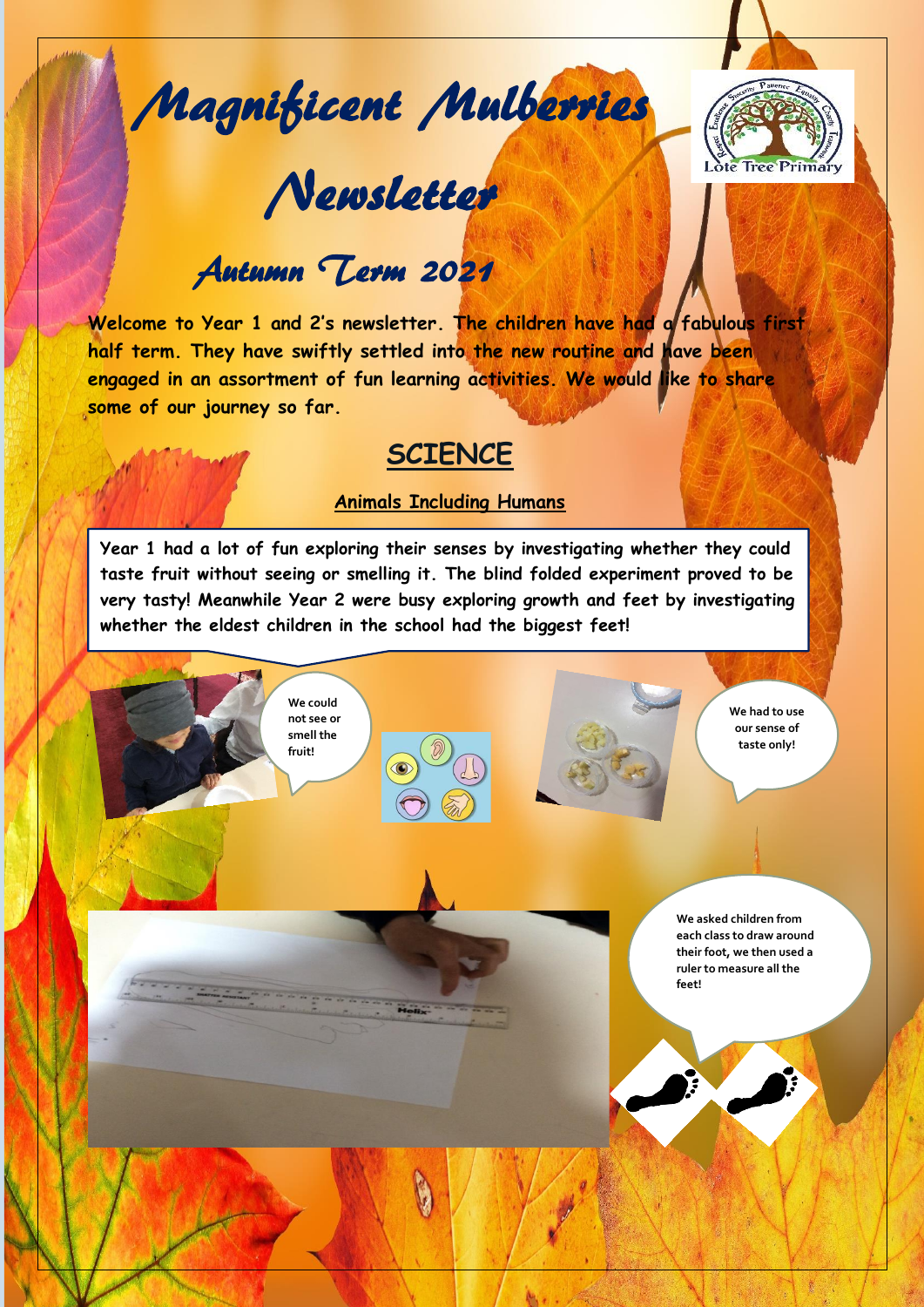#### **ISLAMIC EDUCATION**

**Respect and Akhlaaq**

**The children engaged in role play to explore friendship, they demonstrated empathy and responded with good manners when characters were treated badly. They also considered the value of a mother and produced descriptive writing expressing their gratitude for all that that their mother does for them.**

I

I

## **Your Mother, Your Mother, Your Mother**

**CARL AND READY AND INCOME.** 

re somewhat

stops

 $11\mu$ 

and het love

betek allen tacks

and

never

nè RESERVE MODEL

## **HEALTHY LUNCH BOXES**

**We considered healthy options for our lunch boxes and children made distinctions between healthy and unhealthy choices. They took part in a competition to design a healthy lunchbox which included all of the food groups.**